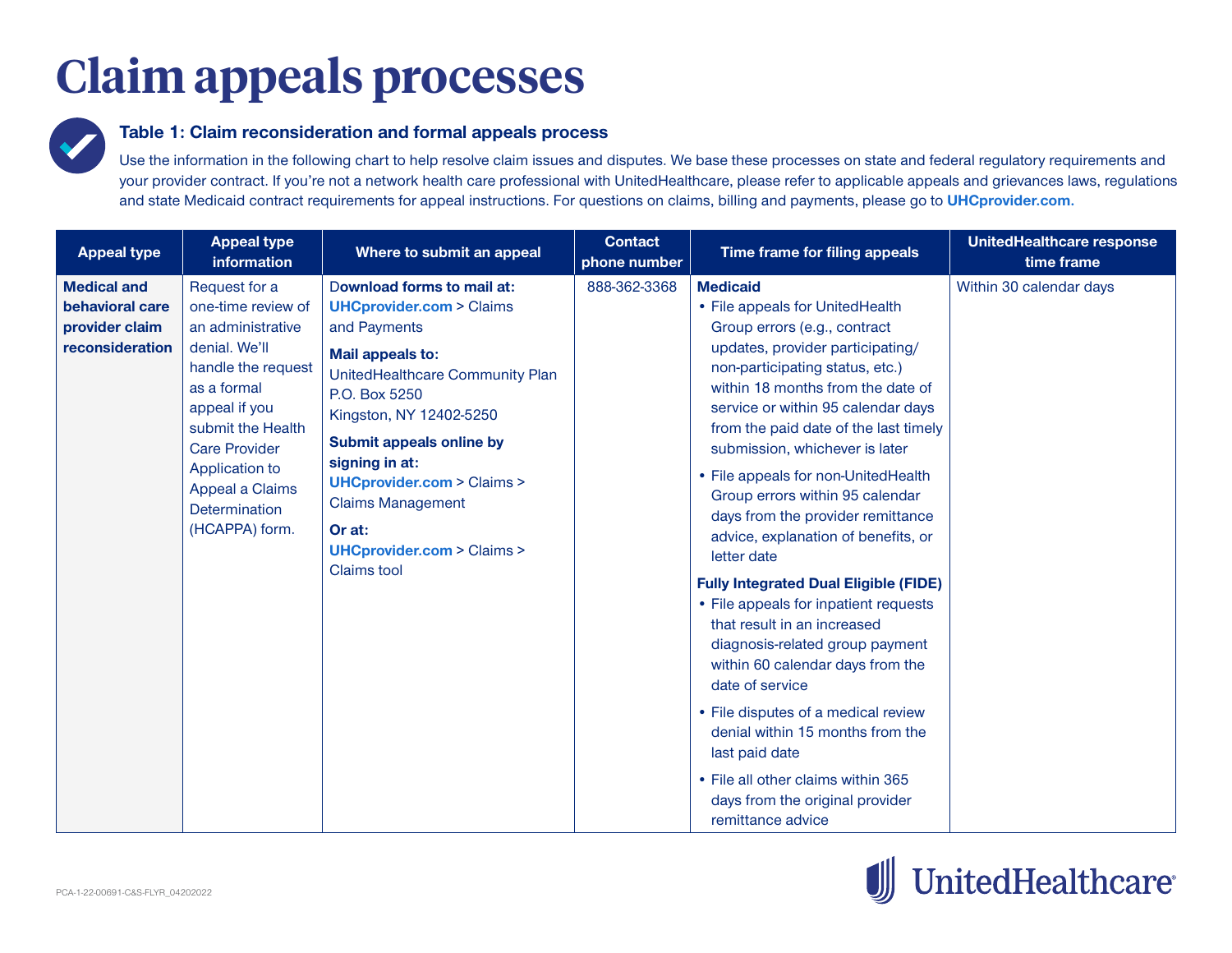| <b>Appeal type</b>                                                 | <b>Appeal type</b><br>information                                                                                                                                                                                                              | Where to submit an appeal                                                                                                                                                                                                                                                                                                                                                                                                                                                                                                                                                                                                                                                                                     | <b>Contact</b><br>phone number | Time frame for filing appeals                                                                                                                                                                                                                                                                                                             | <b>UnitedHealthcare response</b><br>time frame                                                                                                                                                                               |
|--------------------------------------------------------------------|------------------------------------------------------------------------------------------------------------------------------------------------------------------------------------------------------------------------------------------------|---------------------------------------------------------------------------------------------------------------------------------------------------------------------------------------------------------------------------------------------------------------------------------------------------------------------------------------------------------------------------------------------------------------------------------------------------------------------------------------------------------------------------------------------------------------------------------------------------------------------------------------------------------------------------------------------------------------|--------------------------------|-------------------------------------------------------------------------------------------------------------------------------------------------------------------------------------------------------------------------------------------------------------------------------------------------------------------------------------------|------------------------------------------------------------------------------------------------------------------------------------------------------------------------------------------------------------------------------|
| <b>Medical and</b><br>behavioral care<br>provider formal<br>appeal | Appeal request<br>for review of an<br>administrative<br>denial. Submit the<br>request on the<br><b>HCAPPA</b> form.<br><b>Requests not</b><br>submitted on the<br><b>HCAPPA form</b><br>will be routed for<br>reconsideration,<br>if eligible. | Download forms to mail at:<br><b>UHCprovider.com/</b><br>njcommunityplan > Provider Forms<br>and References > DOBI Health Care<br>Provider Application to Appeal a<br><b>Claims Determination</b><br><b>Medicaid</b><br>Mail appeals to:<br>UnitedHealthcare Community Plan<br>Attn: Appeals and Grievance<br>P.O. Box 31364<br>Salt Lake City, UT 84131-0364<br><b>FIDE</b><br>Mail appeals to:<br>UnitedHealthcare Community Plan<br>Attn: Appeals and Grievance<br>P.O. Box 6103<br>Cypress, CA 90630-9998<br>Submit appeals online by<br>signing in at:<br><b>UHCprovider.com &gt; Claims &gt;</b><br><b>Claims Management</b><br>Or at:<br><b>UHCprovider.com &gt; Claims &gt;</b><br><b>Claims</b> tool | 888-362-3368                   | <b>Medicaid</b><br>Appeals must be received within<br>90 days of the determination date<br><b>FIDE</b><br>• Participating health care<br>professionals must follow the<br>timelines in their provider contract<br>• Out-of-network health care<br>professionals must file appeals<br>within 60 calendar days of the<br>determination date | <b>Medicaid</b><br>Within 30 business days<br><b>FIDE</b><br>• Participating health care<br>professionals: Refer to the<br>provider contract<br>• Non-participating health<br>care professionals: Within<br>60 calendar days |

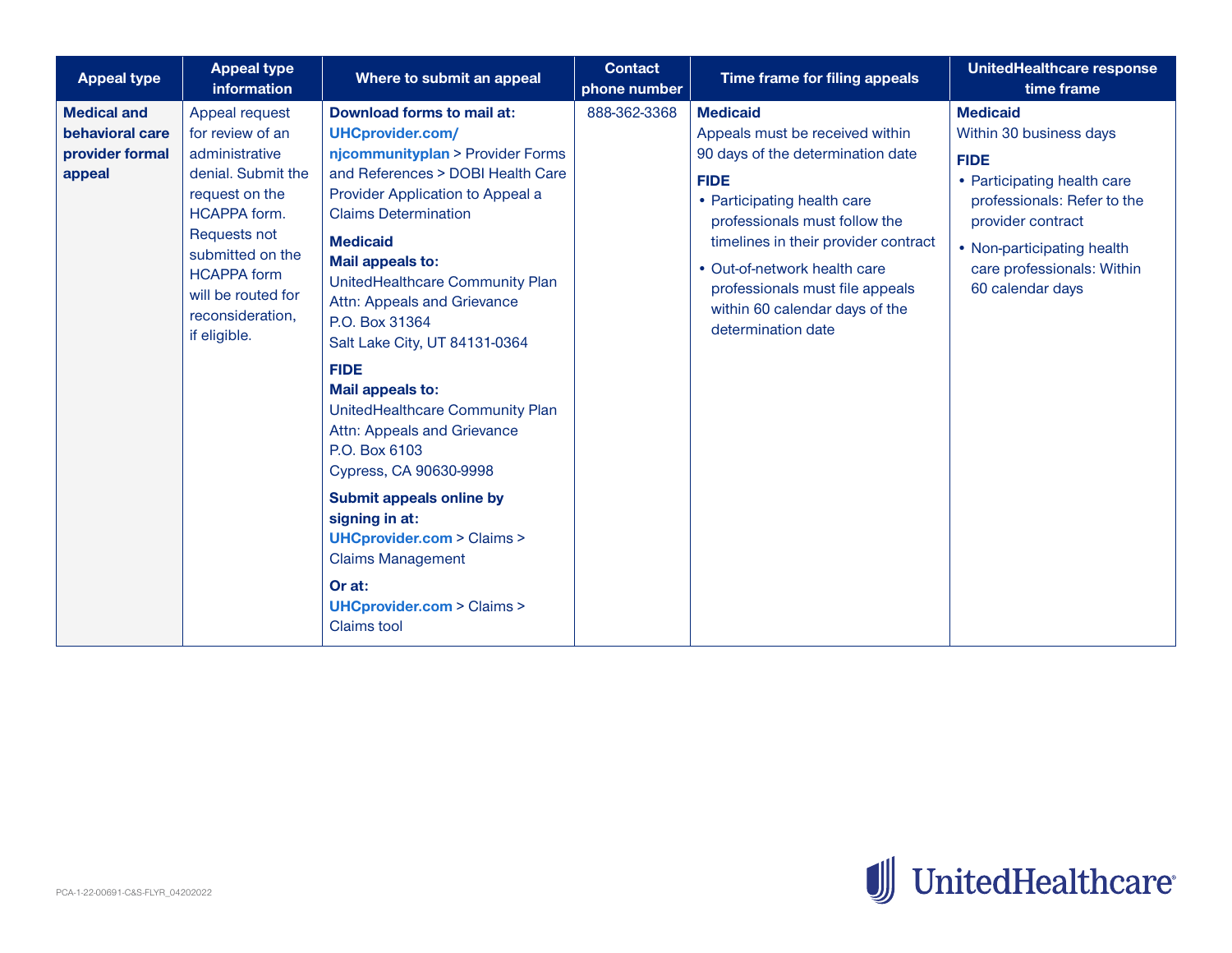## **Table 2: Utilization management claim appeals process for services based on medical necessity**

Use the information in the following chart to help resolve claim issues and disputes through the utilization management appeal process. The member disputing the claim must provide written permission to request a utilization management appeal either on their own or by the health care professional on behalf of the member.

| <b>Appeal stage</b>                                    | <b>Appeal stage</b><br>information                                                                                                                                                                                                                                                                                                 | Where to submit an appeal                                                                                                                                                                                                                                                                                                                                                                                                                                                                                                                                                                                                                                           | <b>Contact</b><br>phone<br>number | Time frame for<br>filing appeals       | <b>Time frame</b><br>for requesting<br>continuation of<br>benefits for<br>existing services                                                                                                               | <b>Reviewer response</b><br>time frame                                              |
|--------------------------------------------------------|------------------------------------------------------------------------------------------------------------------------------------------------------------------------------------------------------------------------------------------------------------------------------------------------------------------------------------|---------------------------------------------------------------------------------------------------------------------------------------------------------------------------------------------------------------------------------------------------------------------------------------------------------------------------------------------------------------------------------------------------------------------------------------------------------------------------------------------------------------------------------------------------------------------------------------------------------------------------------------------------------------------|-----------------------------------|----------------------------------------|-----------------------------------------------------------------------------------------------------------------------------------------------------------------------------------------------------------|-------------------------------------------------------------------------------------|
| <b>Internal</b><br>utilization<br>management<br>appeal | This first level of appeal<br>is a formal internal review<br>by objective health<br>care professionals not<br>involved in the original<br>claim decision. The plan<br>selects the health care<br>professionals based on<br>their expertise in the type<br>of case. This option is for<br>FamilyCare plan types A/<br>ABP, B, C, D. | <b>Medicaid</b><br>Mail appeals to:<br>UnitedHealthcare Community Plan<br>Attn: Appeals and Grievances<br>P.O. Box 31364<br>Salt Lake City, UT 84131-0364<br>Fax appeals to:<br>Standard pre- and post-service<br>appeals: 801-994-1082<br>Expedited pre-service and concurrent<br>appeals: 801-994-1261<br>Submit appeals online by<br>signing in at:<br><b>UHCprovider.com &gt; Prior</b><br>Authorization and Notification Tool ><br>UnitedHealthcare Community Plan<br>(Medicaid) Pre-Service Appeals &<br>Grievances<br>FIDE:<br>Mail appeals to:<br>UnitedHealthcare Community Plan<br>Attn: Appeals and Grievance<br>P.O. Box 6103<br>Cypress, CA 90630-9998 | 888-362-3368                      | Within 60 days of<br>the denial letter | By the latest date<br>in the following<br>scenarios:<br>• On or before<br>the last day<br>of the current<br>authorization<br>• Within 10 calendar<br>days of the initial<br>denial notification<br>letter | • Within 72 hours for<br>urgent appeals<br>• Within 30 days for<br>standard appeals |